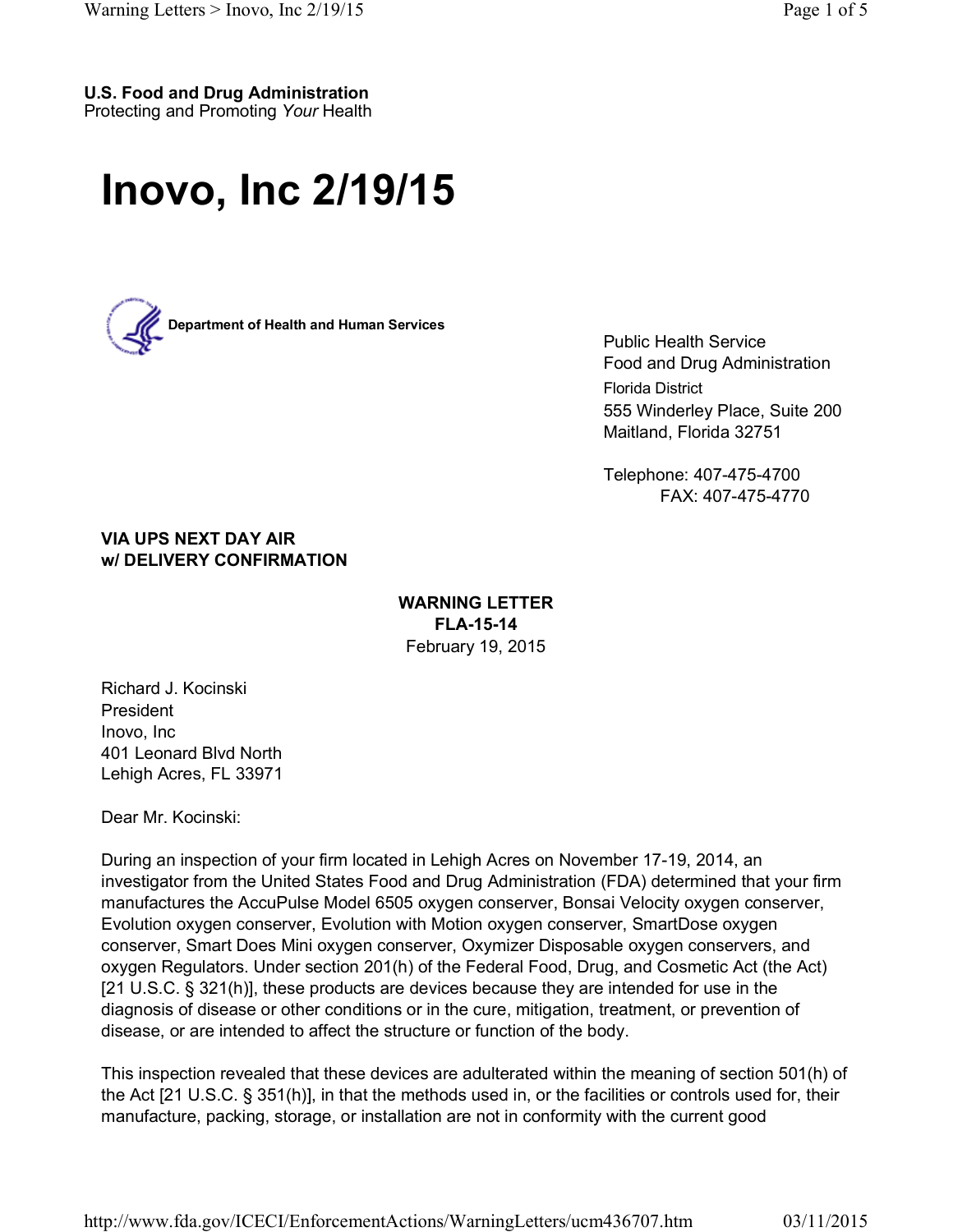manufacturing practice requirements of the Quality System regulation found at Title 21, Code of Federal Regulations (CFR), Part 820.

We received responses from Michael T. Dildine, Quality Assurance Director dated November 26, 2014 and January 12, 2015 concerning our investigator's observations noted on the Form FDA 483 (FDA 483), Inspectional Observations, which was issued to you on November 19, 2014. We address these responses below, in relation to each of the noted violations. These violations include, but are not limited to, the following:

1. Failure to adequately establish and maintain procedures for implementing corrective and preventive actions (CAPA), as required by 21 CFR 820.100(a). Specifically,

a. your firm has not determined the most likely underlying cause or initiated adequate corrective actions in relation to complaints of Evolution, SmartDose and Part 6505 Pneumatic Qxygen Conservers pulse malfunction issues which could cause the devices to fail to provide patients with specified oxygen amounts and result in hypoxemia;

b. your firm's CAPA Process, IQP-014 Rev B dated 09/26/14, does not require that each CAPA be verified or validated and that they do not adversely affect the finished device; and

c. your firm documented that an incoming shipment of inhalation switches failed sensitivity testing in Nonconforming Material Report IFC-047 # 17043 dated 08/16/14. Your supplier reported their manual process caused too much variation and agreed to institute the use of a pneumatic press. Your firm failed to document adequate verification/validation of this action's effectiveness and to determine that it would not adversely affect the finished device.

We reviewed your firm's responses and conclude that they are not adequate.

a) Although your review of the complaint data appears to indicate the need for further failure investigation, your response does not include supporting documentation of the timely and possibly adequate corrective and preventive action.

b) It appears you have adequately amended your procedure; however, supporting documentation of the implementation of this procedure was not included.

c) Your response did not include supporting evidence of the initiation of CAPA # 21176.

2. Failure to establish procedures to adequately control environmental conditions where environmental conditions could reasonably be expected to have an adverse effect on product quality as required by CFR 820.70(c). For example, your firm has no written justification for the absence of electrostatic discharge reduction procedure.

We reviewed your firm's responses and conclude that they are not adequate. It does not appear that you have initiated any electrostatic discharge operations and have only drafted written documents. Your responses includes a work environment procedure and a work instruction procedure that do not explicitly reference each other. Additionally, your plans do not include provisions for the training of the employees on the work instructions yet to be created for your three internal manufacturing instructions.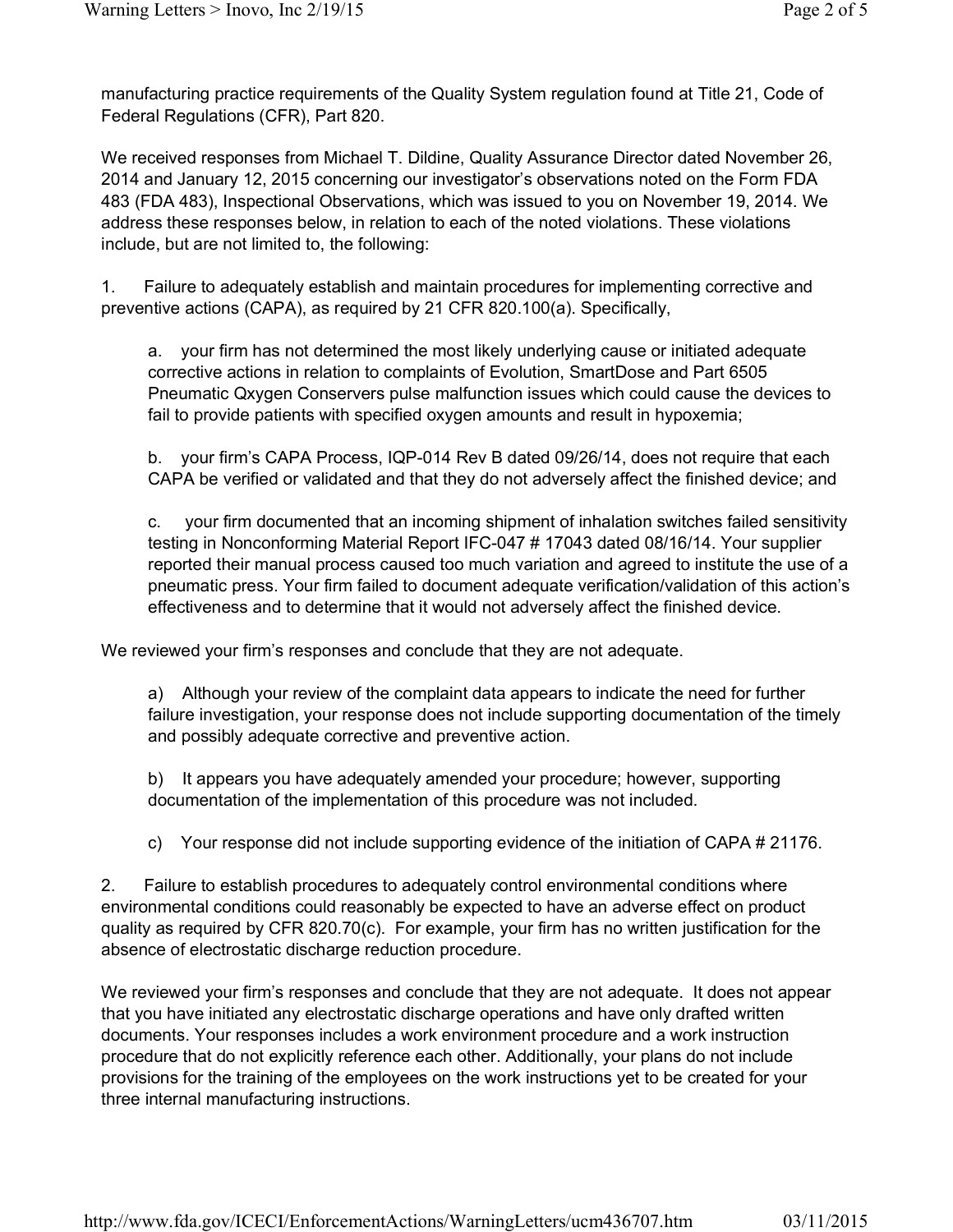3. Failure to establish and maintain procedures to ensure that all purchased or otherwise received product and services conform to specified requirements, as required by 21 CFR 820.50. Specifically, your supplier procedure, Supplier Management: Selection, Authorization, & Maintenance IQP 021 Rev D dated 12/14/13, does not require the supplier's provision of written evidence of critical controls for manual processes including process validation for anodization, pick & place, wave soldering equipment, or personal training.

We reviewed your firm's responses and conclude that they are not adequate. It does not appear that your firm has outlined an adequate timeline or plan of the possible requalification of your suppliers or the actual implementation of these procedures.

4. Failure to establish and maintain procedures for validating the device design, as required by 21 CFR 820.30(g). Specifically,

a. Your software development /validation:

i. does not include written procedures covering the development/validation of the software used in your devices;

ii. documentation for your Evolution Oxygen Conserver device does not include structural testing at the code level (use of static code checkers, independent code review, etc); and

iii. software product testing procedure, Database/Software Controls IQP 030 Rev A dated 10/20/08, does not require structural testing and does not include provisions for the adequate description of regression testing.

b. Your risk analysis procedure, Risk/Hazard Analysis for your OM-900 Series Oxygen Conserving Device SP-206 Rev D dated 02/27/13 does not include:

i. risks/hazards related to the corrosion and mitigation actions such as anodization; and

ii. the causes of the risk of inadequate pulsing such as defective inhalation switches, piezo valves and printed circuit boards and their respective mitigation actions.

c. The available clinical studies documentation for the following Evolution Oxygen Conservers:

i. did not include the written protocol or the patient's baseline saturation levels for the 900M model; and

ii. did not include the baseline saturation levels or the device settings for the patients.

We reviewed your firm's responses and conclude that they are not fully adequate.

a) The revisions to your software procedures and the initiation of the added testing requirements do not appear to timely relative to the criticality of this deficiency.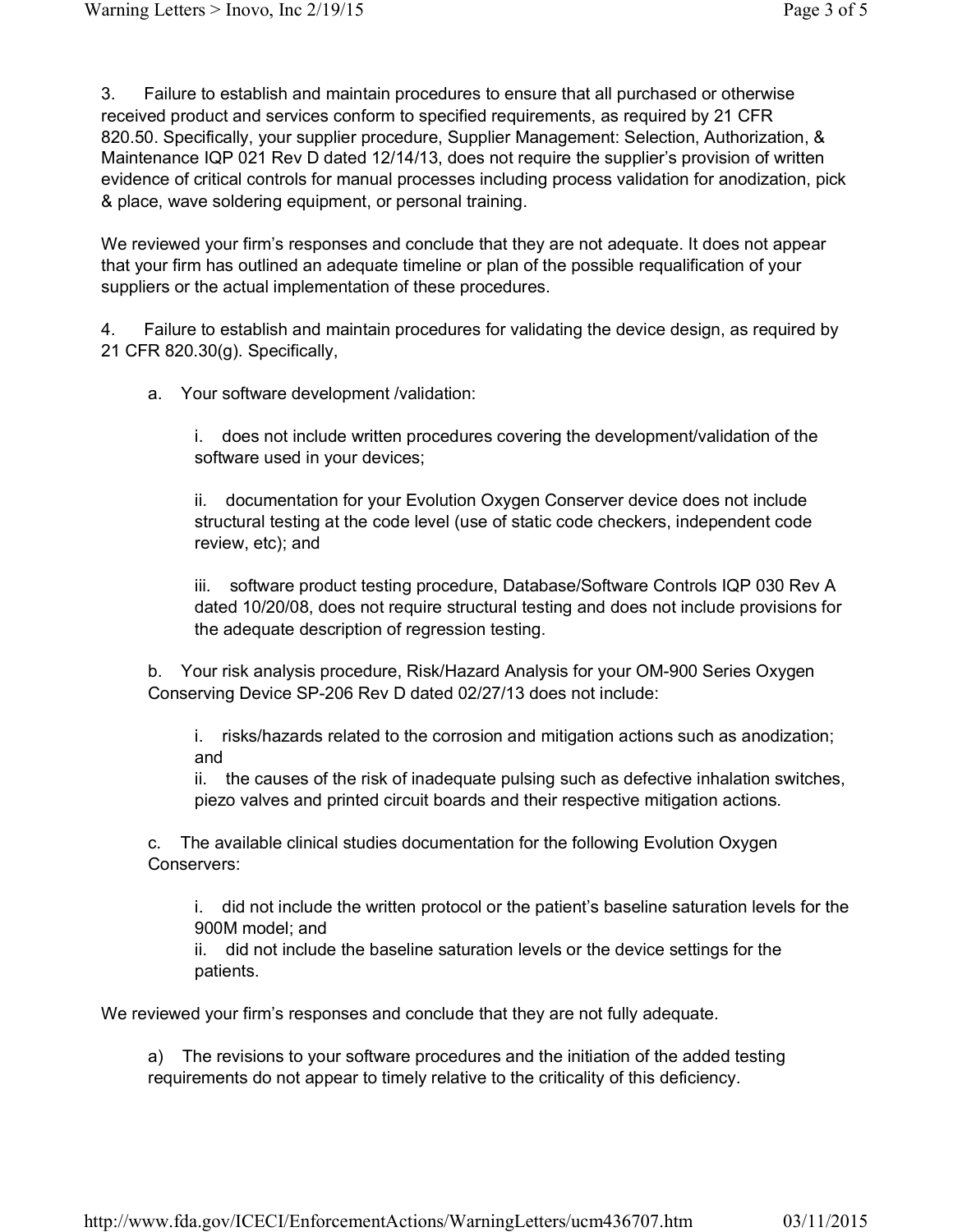b) Although you have included the cited cause and failure modes, a comprehensive review may help to identify further deficiencies.

c) The information provided for this citation appears to be adequate.

5. Failure to maintain complaint files and establish and maintain procedures for receiving, reviewing, and evaluating complaints by a formally designated unit, as required by 21 CFR 820.198(a). Specifically, your complaint handling procedure, Post Market/Analysis/ Vigilance Process IQP-008 Rev B dated 04/29/14 does not:

a. ensure that records of complaint investigations, when necessary, include the required information.

For example, your firm failed to document the following elements in 10 complaints associated with your OM-900 Evolution (6), SmartDose (2) and Model 6505/Accupulse (2) devices:

> i. adequate details or nature of the complaint including the setting in which the malfunction occurred;

- ii. resultant patient adverse effects; and
- iii. whether further medical intervention was require enquired.

b. define timeliness of complaint investigations until after a subject device is returned to your firm.

The adequacy of your firm's responses cannot be determined at this time. Your responses did not include supporting documentation that the referenced procedure has been implemented.

Your firm should take prompt action to correct the violations addressed in this letter. Failure to promptly correct these violations may result in regulatory action being initiated by the FDA without further notice. These actions include, but are not limited to, seizure, injunction, and civil money penalties. Also, federal agencies may be advised of the issuance of Warning Letters about devices so that they may take this information into account when considering the award of contracts. Additionally, premarket approval applications for Class III devices to which the Quality System regulation violations are reasonably related will not be approved until the violations have been corrected. Requests for Certificates to Foreign Governments will not be granted until the violations related to the subject devices have been corrected.

Please notify this office in writing within fifteen business days from the date you receive this letter of the specific steps your firm has taken to correct the noted violations, as well as an explanation of how your firm plans to prevent these violations, or similar violations, from occurring again. Include documentation of the corrections and/or corrective actions (including any systemic corrective actions) that your firm has taken. If your firm's planned corrections and/or corrective actions will occur over time, please include a timetable for implementation of those activities. If corrections and/or corrective actions cannot be completed within fifteen business days, state the reason for the delay and the time within which these activities will be completed. Your firm's response should be comprehensive and address all violations included in this Warning Letter.

Please send your reply to the U.S. Food and Drug Administration, Attention: Andrea H. Norwood, Compliance Officer, 555 Winderley Place, Suite 200, Maitland, FL 32751. If you have any